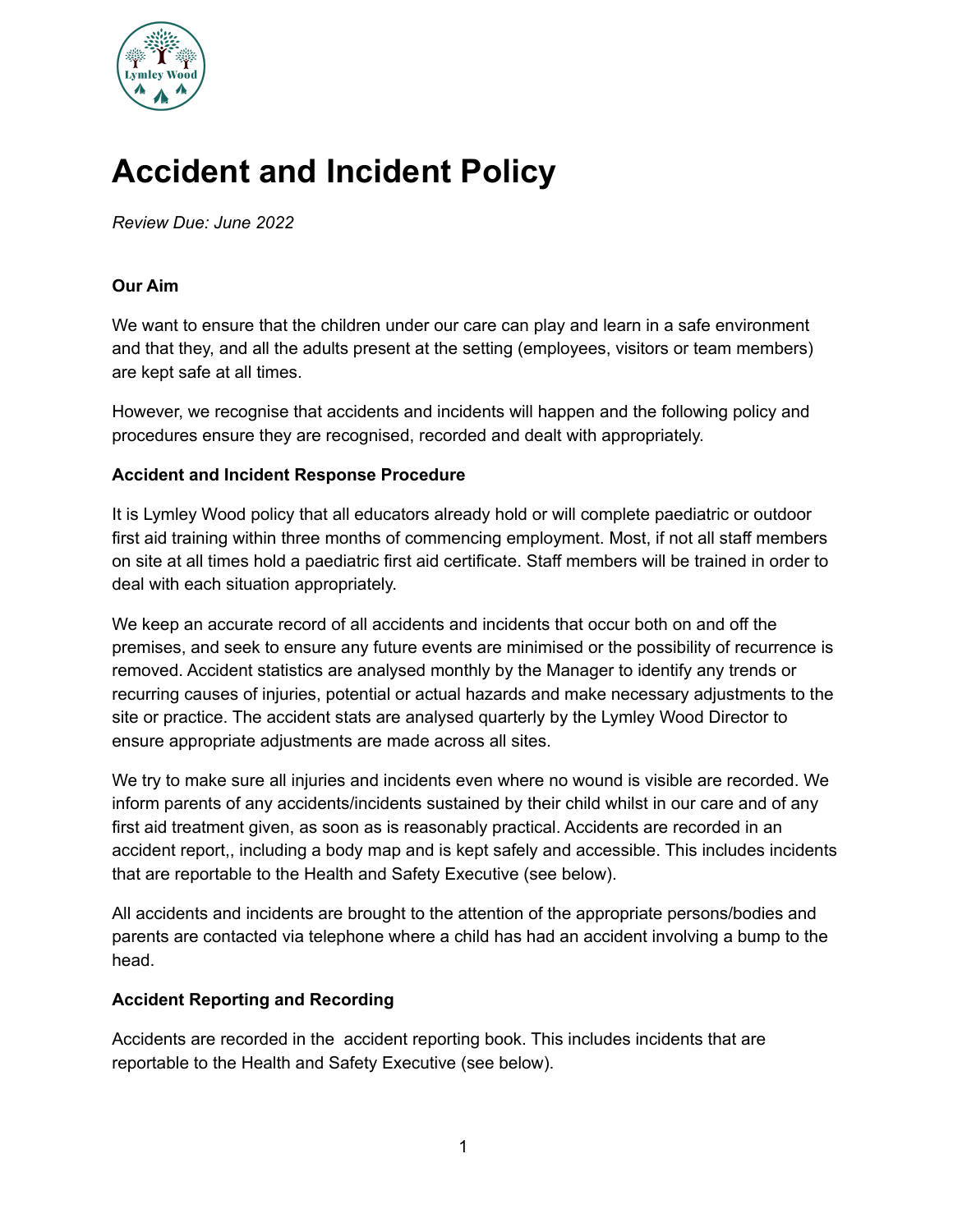

All staff and volunteers know where the Accident Book is kept and how to complete it.

All Accident records should contain:

- the time, date and nature of any accident;
- details of the children affected;
- the type and location of any injury;
- the action taken at the time, any action taken later and by who;
- the circumstances of the accident, names of any adults and children involved; and
- any witnesses (including contact details of the witnesses) if applicable;
- the name and signature of the staff member who dealt with the accident, any witnesses (if applicable) and a countersignature by the parent when the child is collected.

In the event of the parents being called due to an accident or incident involving their child the senior manager or Designated person will contact the Director immediately so that support and advice can be offered.

## Existing Injuries

If a child arrives at the setting with an existing injury this is discussed with the parents and all staff are informed. The existing injury is recorded on the existing injury form and these are then kept in the child's file. Pre-existing injury forms are regularly reviewed in line with our Safeguarding procedures.

## **Incident Reporting and Recording**

Incidents are recorded on the 'Cause for concern' form if the incident involves a child. Where an incident does not involve a child for example a flood then a paper incident form will be completed. This includes incidents that are reportable to the Health and Safety Executive (see below). The Manager or designated person will inform the LW Director immediately

All Incident records should contain:

- the child's name or person affected;
- the date, time and location of the incident;
- what triggered the incident;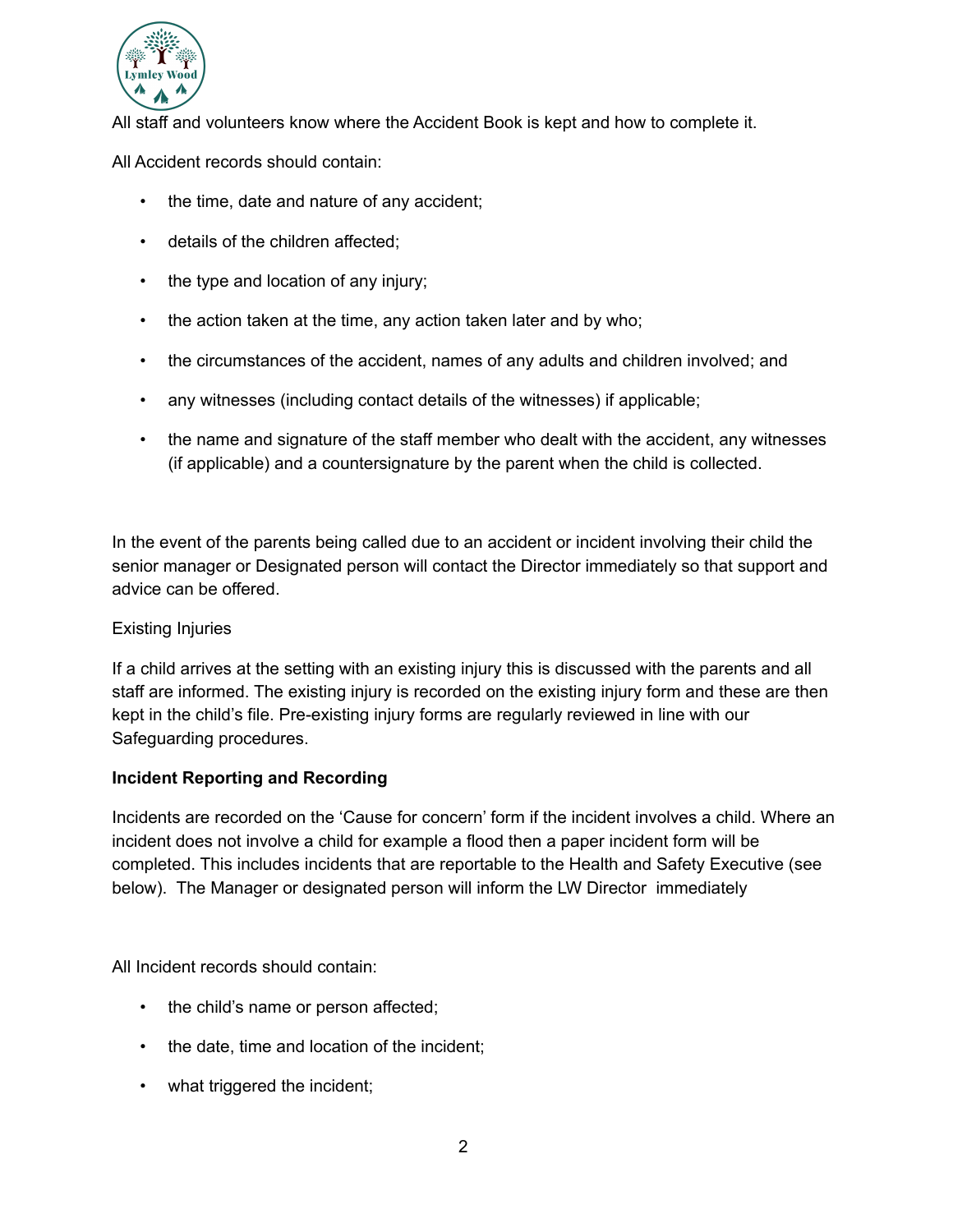

- the nature of the incident:
- others involved;
- witnesses (if applicable);
- how the situation was handled;
- what form of restraint was used and any consequences;
- if it was reported to the police, a crime number;
- Any follow up, or insurance claim made;
- The signature of the staff member who dealt with the incident, any witnesses and a

counter signature by the parent when the child is collected.

Incidents include:

- break in, burglary, theft of personal or the setting's property;
- fire, flood, gas leak or electrical failure;
- attack on member of staff or parent on the premises or nearby;
- any racist incident involving a member of staff or family on the setting's premises;
- death of a child;
- a terrorist attack, or threat of one;
- bullying and fighting may be recorded where staff consider this is necessary.

In the unlikely event of a terrorist attack we follow the advice of the emergency services with regard to evacuation, medical aid and contacting children's families. Our standard Fire Safety Procedure will be followed. The incident is recorded when the threat is averted.

In the unlikely event of a child dying on the premises, the emergency services are called, and the advice of these services is followed.

## **Notification of serious accident or incident**

The Nursery Manager or designated person will inform the Director immediately if a serious accident or incident occurs.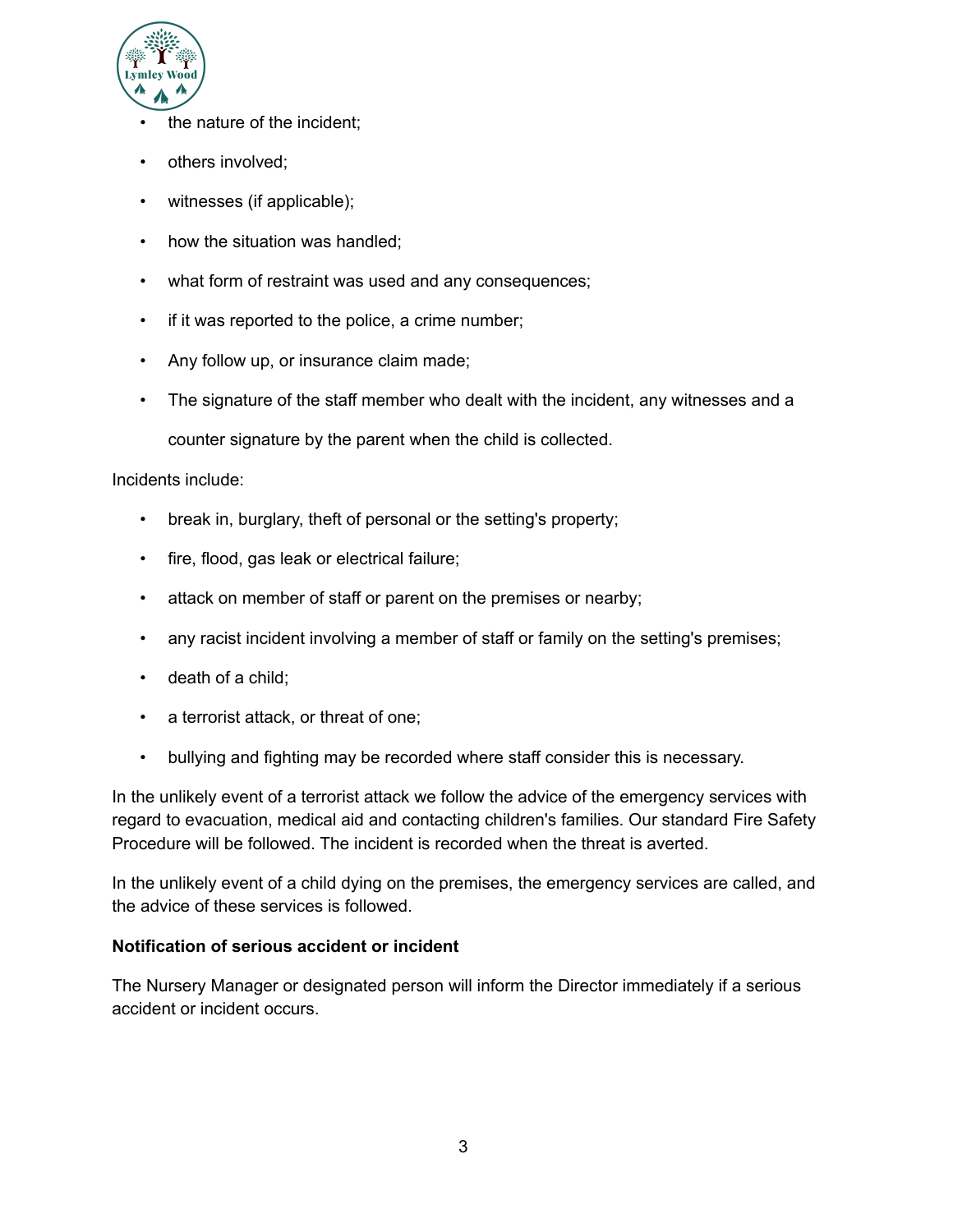

## Local Child Protection Agency

We will notify our local safeguarding board and local children services for the area in which the child love about any serious accident, injury to, or death of a child whilst in our care and act on any advice given:

Notification will be made as soon as is reasonably possible but in any event within 7 days of the incident occurring.

# **Health and Safety Executive**

We meet our legal requirement as an employer under the Reporting of Injuries, Diseases and Dangerous Occurrences Regulations 1995 (RIDDOR). When there is any injury requiring a general practitioner or hospital treatment to a child, parent, member of staff, volunteer or visitor or where there is a death of a child or adult on the premises, we make a report to the Health and Safety Executive using the RIDDOR format.

We will report:

- deaths;
- major injuries that happen to anyone on your premises or while you are caring for children;
- injuries that last more than seven days where an employee or self-employed person is away from work or unable to perform their normal work duties for more than seven consecutive days;
- injuries to members of the public or people not at work where they are taken from the scene of an accident to hospital;
- some work-related diseases (see www.hse.gov.uk/riddor/guidance.htm/disease) for a full list of reportable diseases;
- dangerous occurrences where something happens that does not result in an injury, but could have done.

Any of the above requires form F2508 to be completed, as soon as possible, normally within 10 days of the event of knowledge.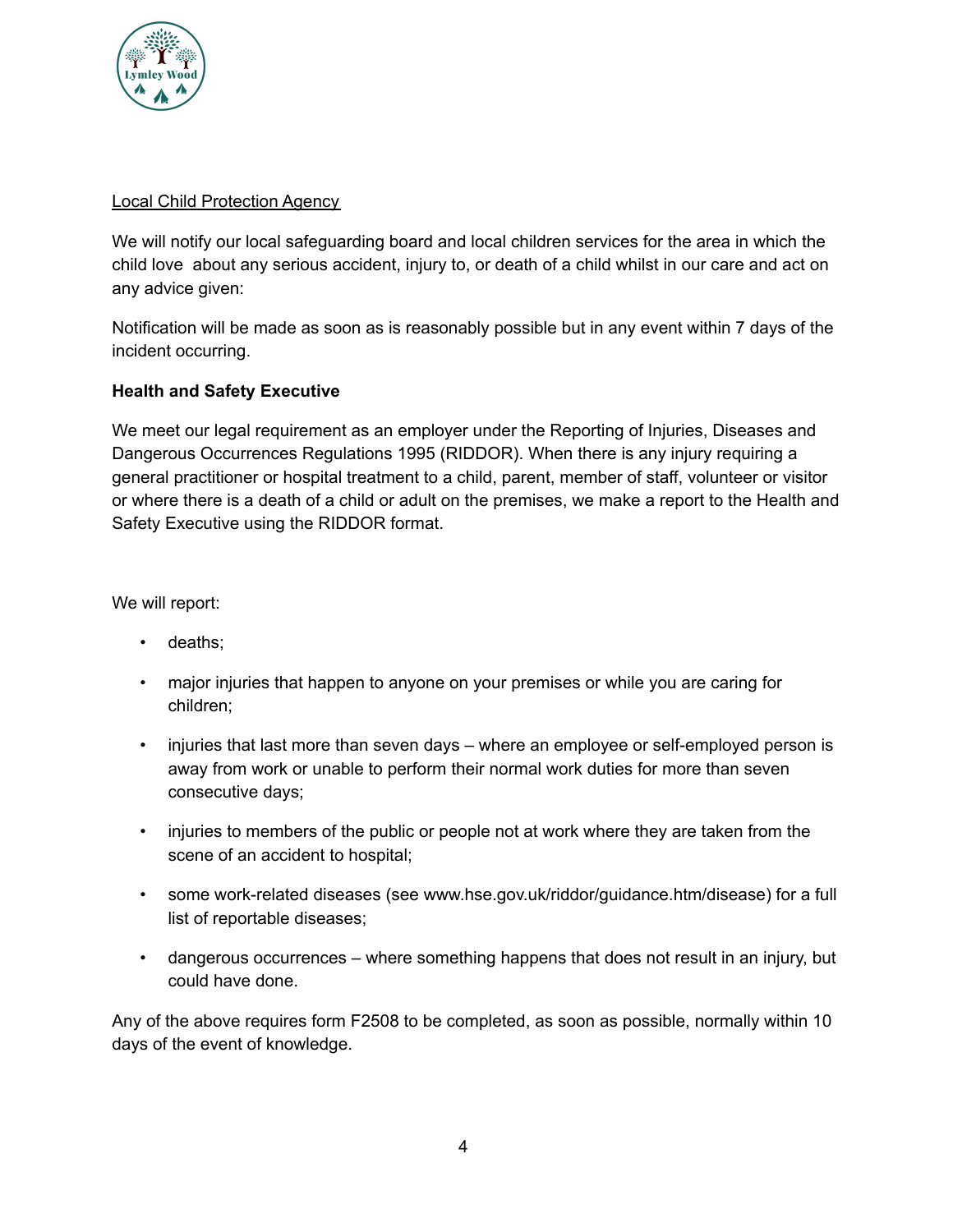

## **Incident Report Form**

An incident is an event or occurrence that is related to another person, typically resulting in an injury, for *example being pushed over and hurting your knee.*

#### **Child and incident**

| Child's name:     |           |
|-------------------|-----------|
| Date of incident: |           |
| Time of incident: | am $/$ pm |

#### **injury/Incident**

| jw. <i>j.</i> v.wv                                                 |          |
|--------------------------------------------------------------------|----------|
| Area where incident occurred:                                      |          |
| Injury sustained? Use picture<br>below to aid description          |          |
| Description of how incident<br>occurred                            |          |
| Care giver response and<br>description of any medical<br>treatment |          |
| Hospital required?                                                 | Yes / no |
| Please describe any other<br>action.                               |          |

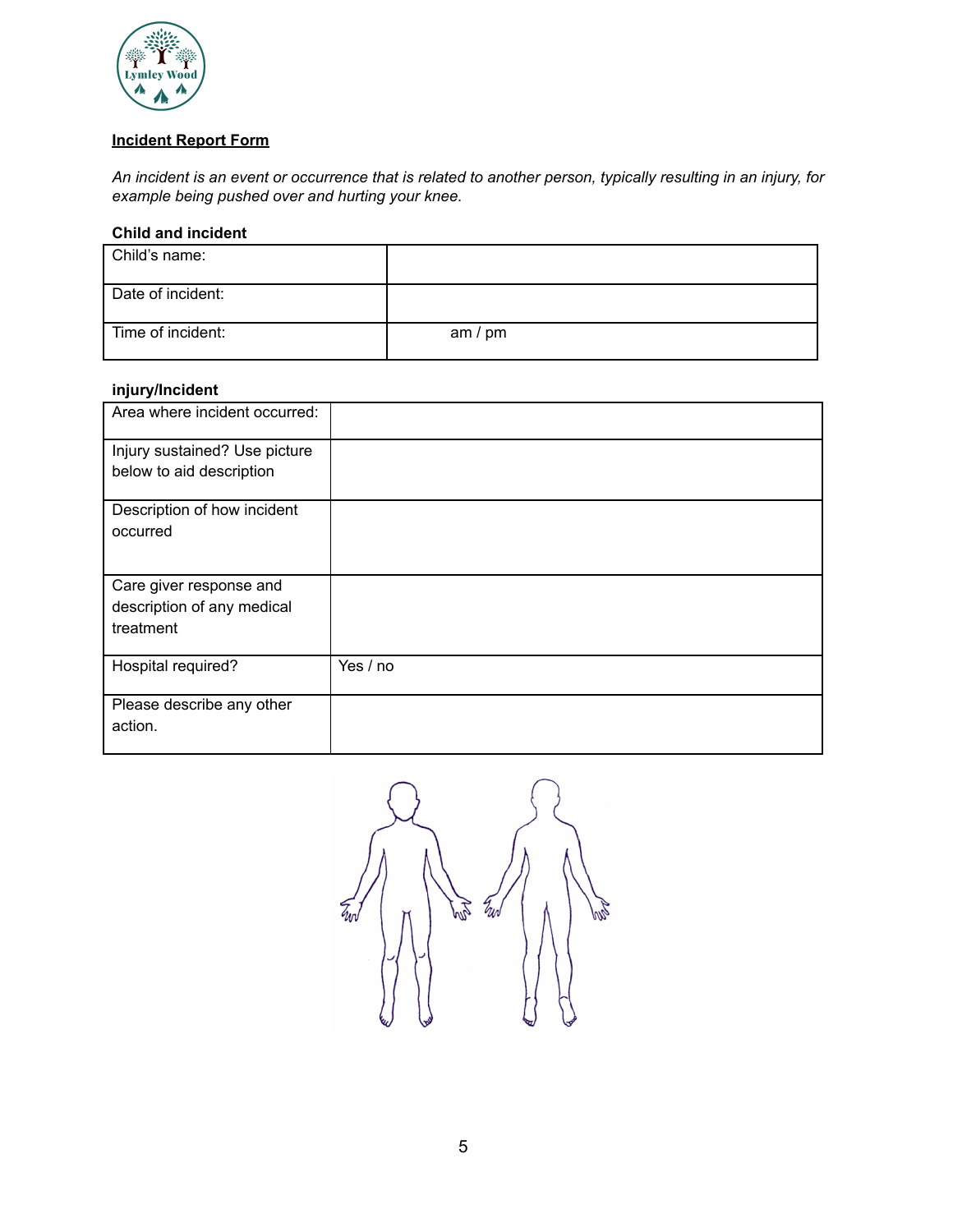

#### **Parental Contact**

| Parent contacted immediately?            | Yes / no                       |
|------------------------------------------|--------------------------------|
| Name of parent contacted                 |                                |
| Who contacted parent                     |                                |
| How was parent contacted                 | Phone / Email / Report / Other |
| Time parent contacted                    |                                |
|                                          | am / pm                        |
| Operations Manager contacted             | Yes/No                         |
| Time Operations Manager was<br>contacted |                                |

#### **Caregiver**

| Key caregiver supervising |  |
|---------------------------|--|
| Signature                 |  |
| Date                      |  |
| Manager                   |  |

#### **Parent/carer review**

| Parent name |  |
|-------------|--|
| Signature   |  |
| Date        |  |

Please talk through the incident with the parent/carer and ensure they are happy before asking them to sign. Ask if the parent/carer would like a copy of the incident report form, provide if requested and then file this copy in the incident folder.